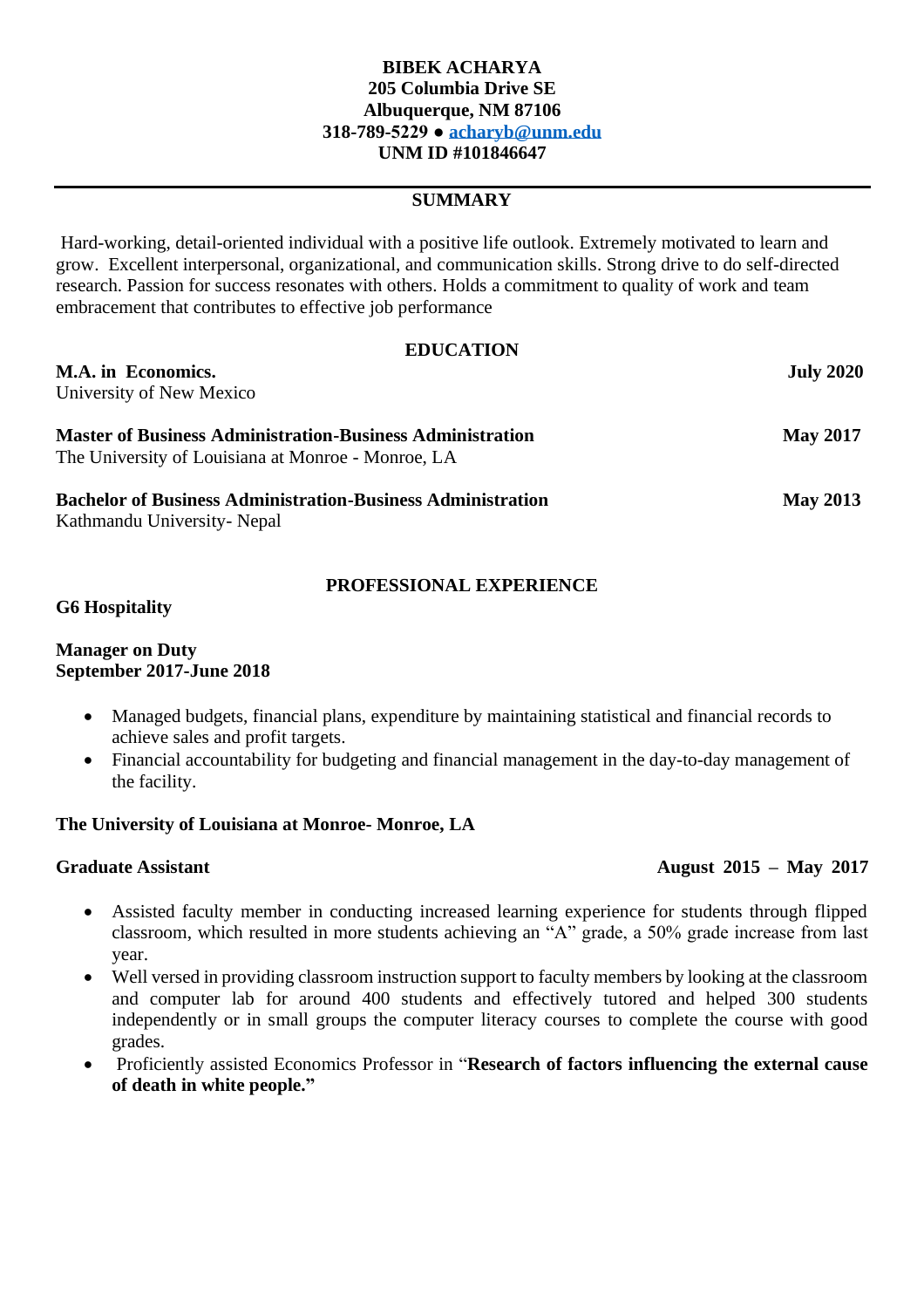# **BK Merchandising Inc. -Ocean City, MD**

### **Sales Intern**

- Involved in procuring and merchandising process to get a feel for how to negotiate discounts that helped in the invoicing process and supervised the junior staff to gain the experience of the disciplinary procedure.
- Provided support to social media efforts that improved the sale by 50% and analyzed marketing and sales data using SQL Queries to get easy access to customer's information from the database.

# **Shree Purwanchal Lube Oil Pvt. Ltd- Kathmandu, Nepal Marketing Manager September 2013 – December2014**

- Thoroughly educated 25 dealers on price lube oil, its purpose, advantages and benefits, and how it leads to better business for dealers reducing the dealers' turnover in the organization.
- Meticulously wrote catalogs, course guides, and training brochures that helped dealers to understand the product features, which helped sales increase by 200%.
- Maintained price discipline in deal counters and solved all types of issues related to mechanics, which has improved the overall sales of the organization and reduced dealers' turnover.
- Researched on **"Prospects of Domestic Lubricants in the Nepalese market."**

## **PROJECTS**

- Analyzed the financial statements of **Disney** and projected the growth using the ROE growth model. Calculated investment hurdle rate for future investments.
- Successfully Performed Data Analysis on **Alabama Natural Gas Consumption by End-Use.**
- Imaginatively prepared a **viable business model.**
- Researched **Factors influencing ULM Undergrad business majors to enroll in** ULM **MBA program** using **SPSS**.
- Helped local college to build a prototype neighborhood bulletin board to spread health and hygiene awareness in **Awareness Project** in Nepal.
- Checked the level of water with Geotech ET portable water level meter for the **water project** in Nepal**.**
- Thesis on "**Impact of Political Action Committee on Contracts of Large Corporations"**

# **TECHNICAL SKILLS**

- R
- STATA
- LATEX
- EXCEL